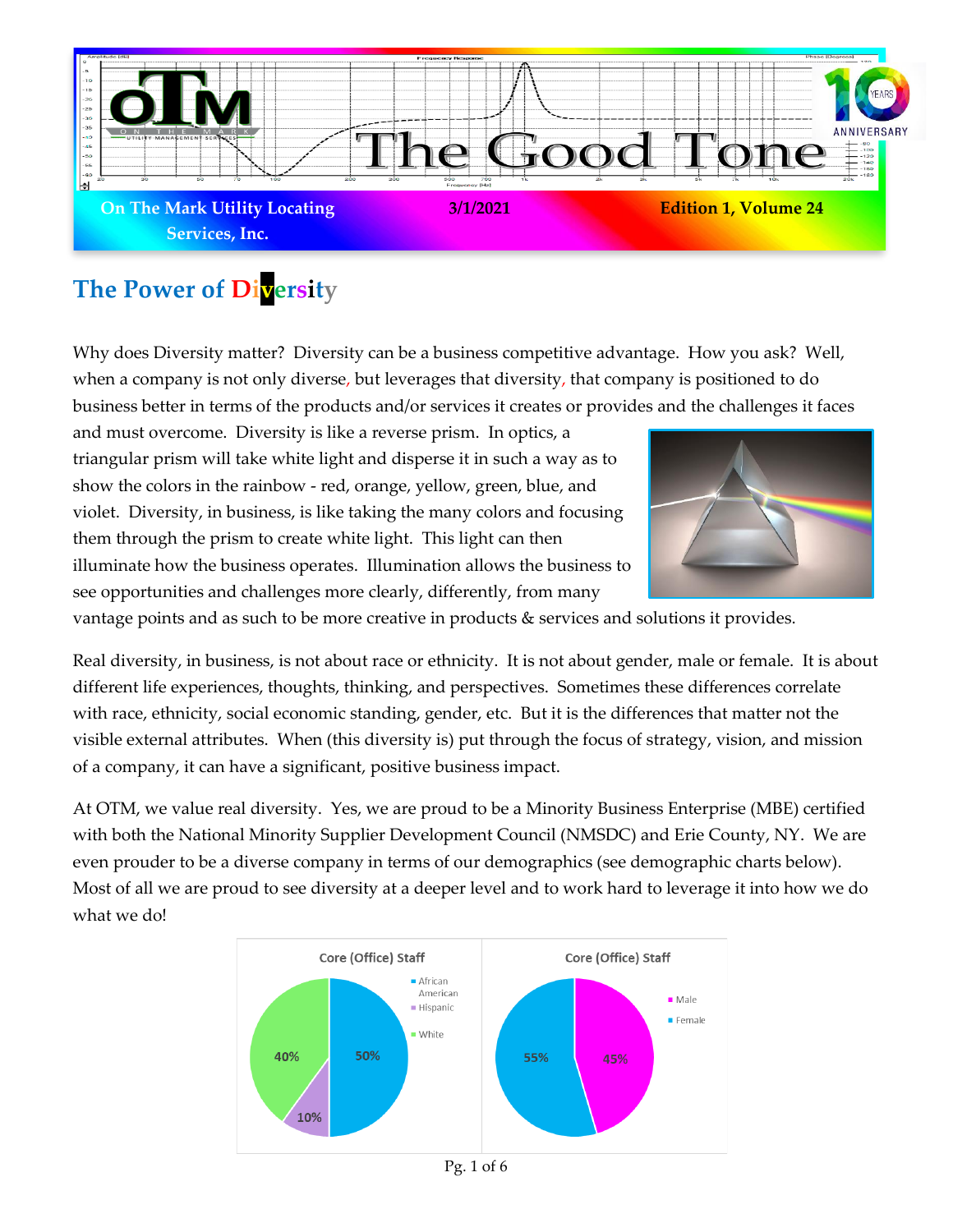### **Diversity at a Deeper Level**



**John Sandusky** is a Damage Prevention Vehicle (DPV) Supervisor in the Avangrid NYSEG Program. John's

love of history and watching World War movies interested him in wanting to create what he saw on the movie screen. His love for building models started when he was 8 years old. This hobby that he enjoyed so much turned out to be something that he has done professionally for over 40 years!

John states that building models has



been a great stress reliever. He can sit down for hours, do something he has a passion for, and forget the world and its troubles for a while. It has also helped him in his organizing and artistic skills. His hobby has somewhat turned into a second job for him.

John has made models for clients and museums all over the U.S. and overseas for years now. Most of his work has been done for sons and daughters to give to their parents or grandparents that have served in the armed services. (Check out a view of his models below)

This dimension of John, his hobby/passion for building models, is a part of who he is and is a part of what he brings to OTM. It is an element of diversity that benefits us as he participates in the DPV program as a supervisor. Is John a minority (as defined by the US)? No. Is he a woman? No. But he brings a certain set of life experiences, thoughts, thinking, and perspective to our company and his program. We welcome it as we welcome yours!



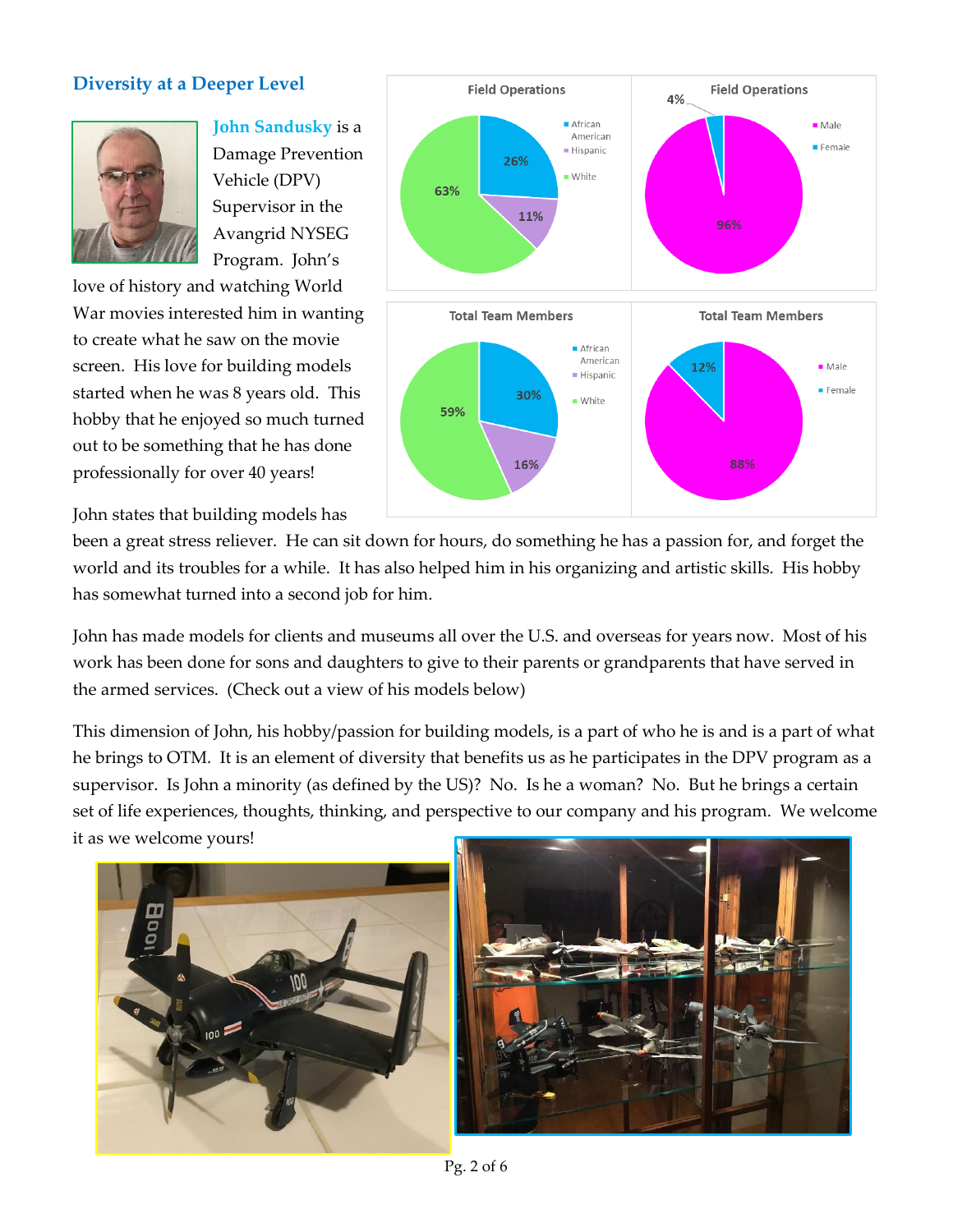# **NEW OTM Safety Team**

OTM' New Occupational Safety & Health (OSH) Team" has added new team members. Jon Miller, Jackie Harrison, and Heather Granger have joined Lisa O'Neal, Rob Polimeni, Chris Lofton and Wayne Coleman. Throughout 2021 the team has a number of goals to accomplish, such as sending out monthly Safety Tips, creating an Office and Field Safety Inspection form with an expected number of completed inspections by Supervisors, and developing and implementing refresher Safety Training for all employees.

# **SAFETY FIRST**

Below is a five (5) point statement of the OSH Team's mission:

### **1. Company's Commitment to Workplace Safety**

The best way to start spreading awareness about the importance of workplace safety is to make it a company-wide value. OTM implemented Safety in the company's [Mission Statement,](https://www.otmlocating.com/mission-vision) however Management must reflect these values in words and in action. This does not mean just verbally encouraging employees to follow proper safety procedures. It means the company must also conduct thorough investigations of each workplace accident.

### **2. Assess Workplace Risks and Hazards**

Management needs to get a proper assessment of everyday hazards specific to our workplace, this includes in the Field & Office. It is important to get employees' opinions on the company's Safety Program. Since the employees work in these conditions every day, they can often give insight about risks that are not obvious to Management's eyes.

### **3. Create a Written Protocol for Employees**

Once we have assessed all workplace hazards, we can start creating/updating the guidelines for our Safety Program. To create a Safety culture that exhibits accountability, "employee job descriptions" must be clear and in writing and must state specifically the issues and requirements regarding Safety and Health responsibilities.

### **4. Emphasize Employee Education**

Employee training is always done when the employee is first hired, Management should train employees on any new changes in procedure or Safety awareness, e.g., review CAR's & PAR'S, Safety Refresher Training etc.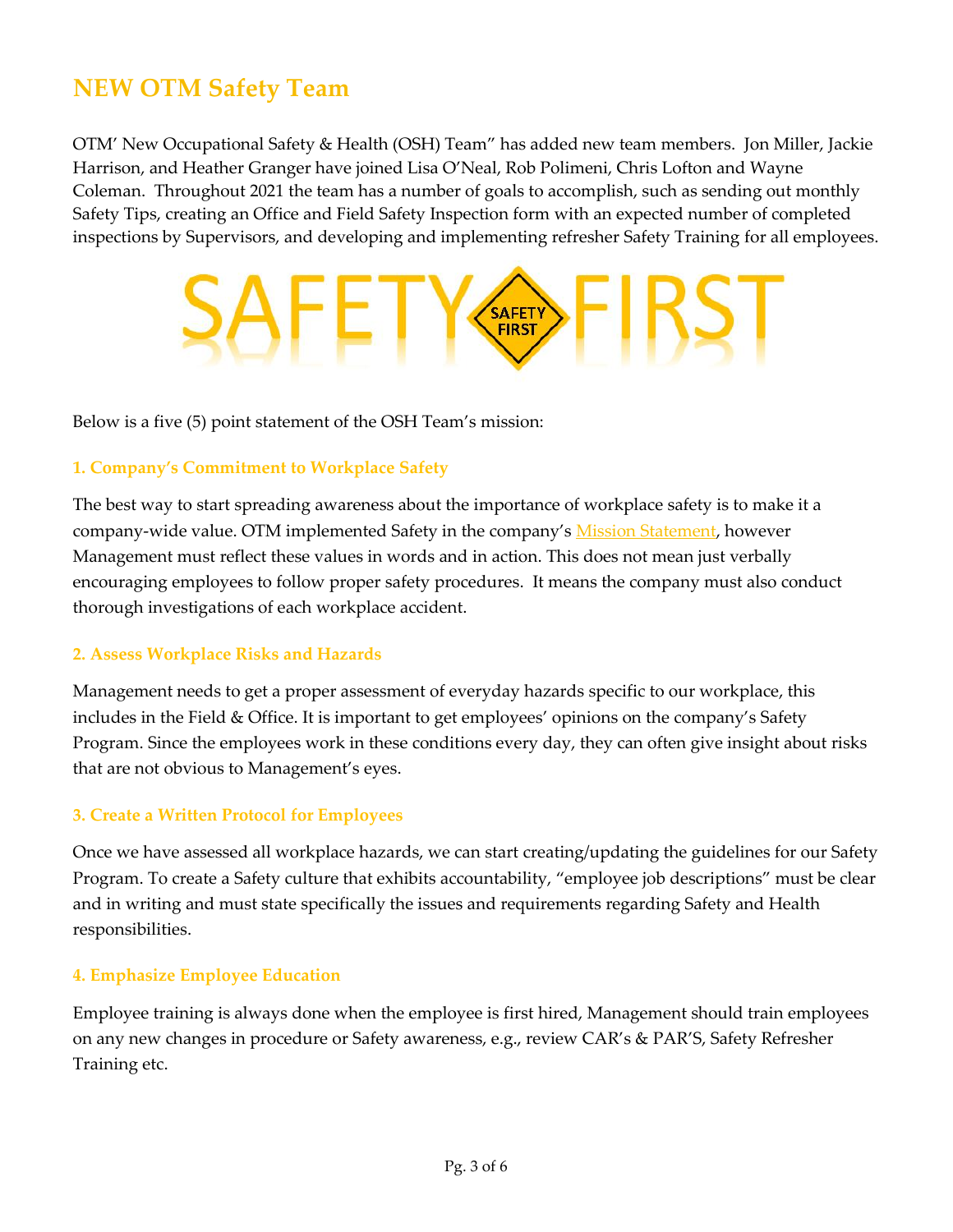### **5. Implement and Evaluate.**

It is critical that the company investigate all workplace accidents (and fill out the proper paperwork), no matter how minor they may be. In most cases, these incidents are entirely preventable. It is important to determine the root cause to come to a safer solution in the future. This will be done by creating a PAR (Preventive Action Report) and/or a CAR (Corrective Action Report) and communicating appropriate information to all company employees.

# **Successful OTM All Hands Meeting**

**OTM held an All Hands Zoom Meeting** on Wednesday, February 10. Nearly 60 team members or 75% or our company attended which was awesome! Based on the post meeting survey results, the information shared at the meeting was beneficial and helpful and just about all in attendance believes we should do it again. We will likely plan something for the 3rd quarter of this year.



For those of you that attended and participated, thank you. To everyone we look forward to the next All Hands Meeting. To see the complete listing of Q&As, just click on the following link: [All Hands Zoom Meeting Q&A](file:///G:/My%20Drive/OWNERS/Company%20Communications/Questions%20&%20Answers%20for%20OTM%20All%20Hands%20Zoom%20Meeting%20-%20021021.pdf)

# ிM

## **OTM's Growing Fleet** by **Chris Lofton**, Fleet Program Manager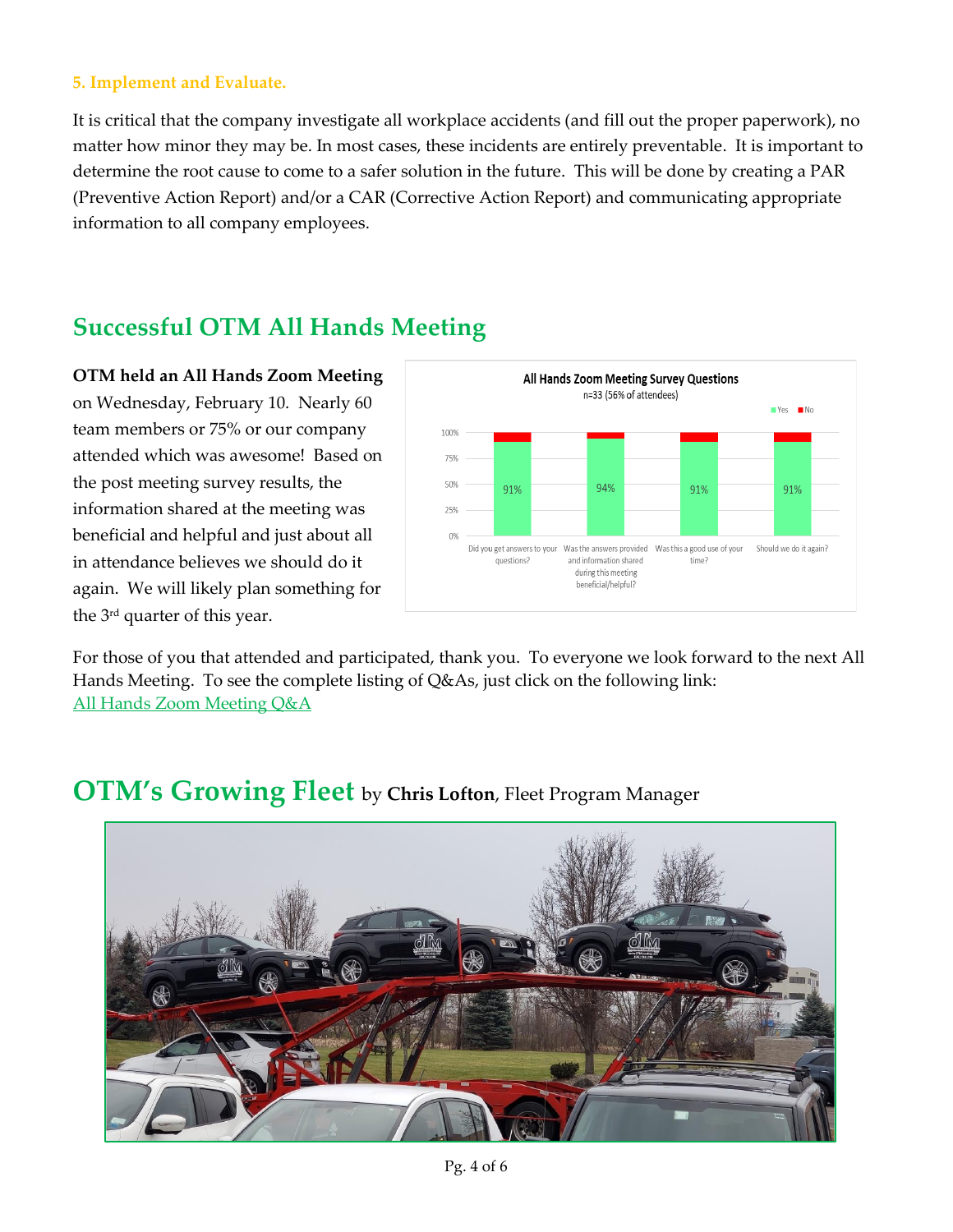Our fleet grew from 38 vehicles in 2020 up to an amazing 75 vehicles as of February 2021! We started 2021 with a diverse mix of vehicles – Chevys, Nissans, Subarus, and a few Hyundias. 2021 is here and this is the first year for vehicle leases ending and needing to be replaced. Throughout 2020, we took a hard look at what vehicles were the best choice for each program (e.g., cargo space, trunk space, etc.), collecting feedback from our team members, and considering other factors total cost-of-ownership which includes lease price, fuel efficiency, and repair & maintenance costs.

# **Safety First**

In 2021, we will be focusing on all aspects of vehicle safety from choosing the 'right' vehicles to using our vehicles safely and responsibly. Specifically, we will be focusing on

- **Daily 360<sup>o</sup> Vehicle Walk Arounds.**
- **Ongoing Vehicle telemetries** (e.g., speed/speed vs. local limits, braking, etc.) or Safe Driving.
- **Monthly Vehicle Safety Inspections** (using Wufoo electronic forms).
- **Preventative Maintenance & Repairs**

# **Vehicle Selection Process**

We have developed a process to choose the right "tool" (vehicle) for each program. Each program and associated geographical area are different. As we have added new programs/areas, we work hard to select the vehicle that is the best fit for that program and the company. In order of priority, we focus first on safety, and then on reliability, warranty, and total cost-of-ownership which includes monthly lease price, expected fuel costs, repair and maintenance costs over the lease term, and residual value at end of lease.

Although it has taken us a little time, we believe we are on the right track. Below shows our selections and plans over the coming year:

|                       | NEW                         |             |
|-----------------------|-----------------------------|-------------|
| <b>OLD VEHICLES</b>   | <b>REPLACEMENT VEHICLES</b> | <b>DATE</b> |
| <b>SUBARU IMPREZA</b> | HYUNDAI KONA                | 1021        |
| NISSAN ROGUE          | <b>HYUNDAI TUCSON</b>       | 1Q21        |
| HYUNDAI ELANTRA       | HYUNDAI KONA                | 2021        |